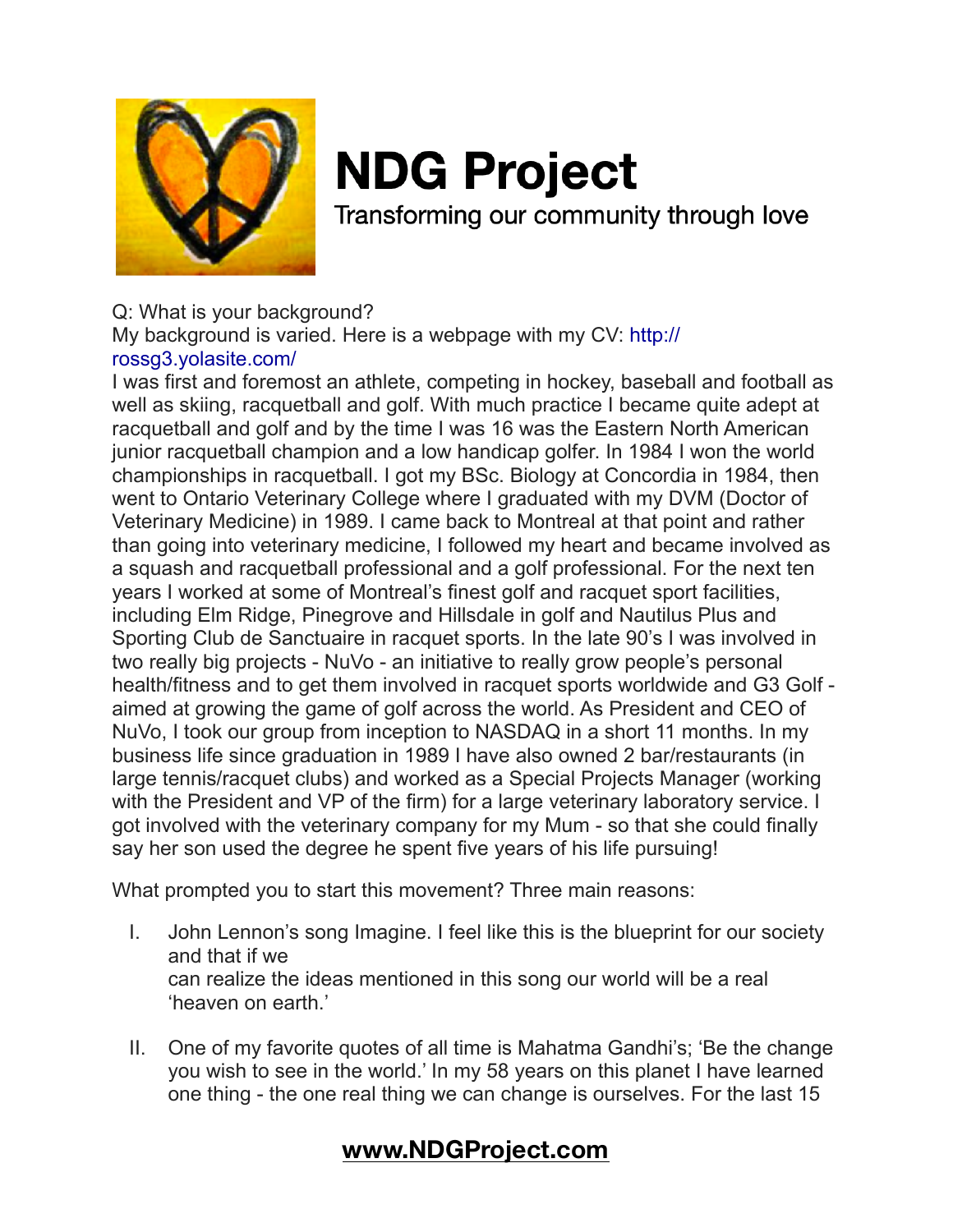odd years I have made a conscious decision to **be** love - and have seen the amazing manifestations in my life as well as in all the lives I have touched. To my very core I believe that if every person could commit to being love in every instance, all of the world's problems would vanish. So, that is my quest. *To change the world (through love) one person and one community at a time*.

III. My desire to make a difference in this world. The primary objective of NDG Project is to make a profound, positive and long term difference in the life of every person the program touches and to touch every person in every community the program enters.

## Q: What has been the response so far?

The initiative is very new. While the idea had been brewing for several years, I only really pushed forth with the website on Jan 1, 2019. Everyone who hears about it thinks it is great! I just got an email from a friend who is the most intelligent person I know. He was floored by the website, saying it is beautiful and powerful. I am just printing up cards to be given out to people with Love Your Neighbors on one side and a beautiful smile poem (and a girl with a beautiful smile) on the other. You can see the smile poem here: http://ndgproject.com/joinus.php

Have you met anyone through this project that really sticks in your mind? What was that encounter/moment like?

I have met several/many. Francine Jarry is an amazing musician. A friend of mine who is not a professional musician wrote a poem/song about NuVo - inspired by my goal to change the world, creating a NuVo world one person at a time. He called the song 'The Nu Dream.' Francine heard it and wanted to record it. The song has become the Theme Song for NDG Project. From that time, Francine and I have become very close, getting together regularly to chat about life and how we can do our part to make this world a better place. Here is that song: https://www.youtube.com/watch?v=aj9fkGLK4aI

I have known John Jordan for several years now as he lives on Sherbrooke, a street I walk along twice daily. He only recently became my friend on Facebook, and, through this I have come to know and appreciate his great talent and big heart. He is the creator of a beautiful space known as The Alley Cat Gallery just beside Esposito on Sherbrooke at Wilson. Very recently John penned a song named NDG - Neighbors Doing Good - inspired by NDG Project and my efforts. http://osmosisunlimited.bandcamp.com/track/neighbours-doing-good-ndg I have seen Natasha Luttrell on the streets for the last two or three years and we have exchanged smiles, hellos and brief conversations for the entire time. It is only lately that I have come to know more about her. She floored me when she told me that she was completely deaf and that all the time she was reading my

## **[www.NDGProject.com](http://www.NDGProject.com)**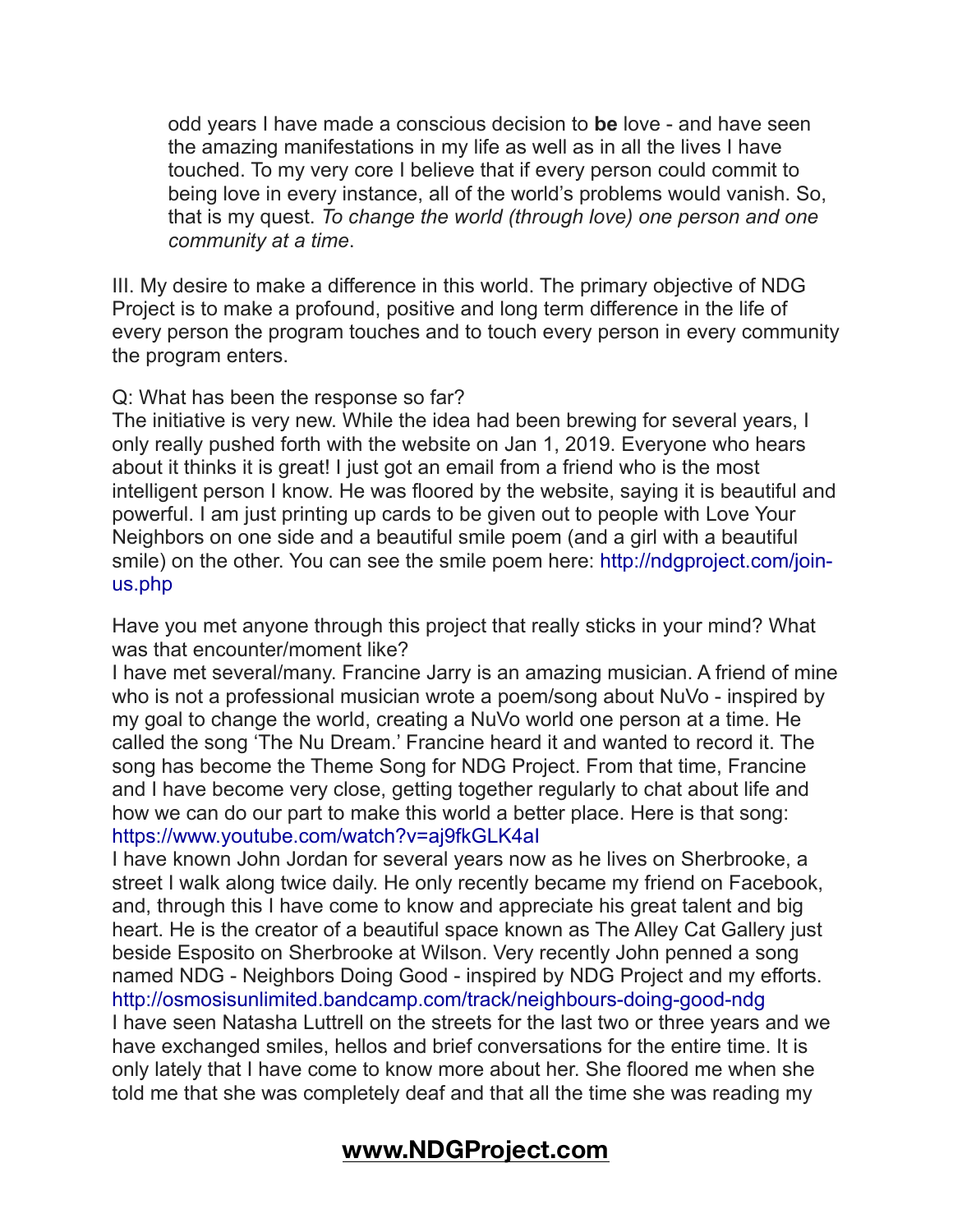lips! Through talking about NDG Project and my desire to make a difference, our relationship has got deeper and she has told me more about herself. She has been in the news recently - in the summer she advocated for having a sign language interpreter for a Walk Off The Earth concert at the Montreal Jazz Festival and more recently she taught Justin Trudeau sign language: https:// twitter.com/JustinTrudeau/status/ 1091515905715126272 She is yet another person I have met who was born outside of Montreal and yet has made NDG home.

One of the most astounding people I have met recently is Miles Krol. He owns a personal training studio on Monkland named MilesFit. We had spoken several times over the last five years and finally got together in the fall of 2019. While his business is personal training, his interest is in helping every person in the community to live their best lives. Do you see the parallel?! Miles and I will definitely be working together towards achieving this objective! For me every day is incredible! I never cease to be amazed and awed by the new and interesting people I meet on my walks - twice a day around the NDG neighborhood. If it is not someone new, I find out something new and special about someone I already know. NDG has some of the most gifted, talented and brightest people in the world!

Q: Your site lists a programs section - do you plan to offer various community building programs? What would some of these look like? NDG Project is about community building, both locally and globally. Love is at the heart of all this positive growth.

- I. **The Art of Neighboring** this is a program which was started by a group of pastors in Denver, CO. Their focus was on limiting the scope to include people's immediate neighbors. The program I am using is not religious in any way and is based upon loving our neighbors **and** understanding that our neighbors are every person we come across in our days. It implores people to be present and to endeavour to leave every person who crosses our path better for the experience. That is love in action!
- II. **The NuVo Network** This is about developing a network of people right down to every person across our community - in order to facilitate the flow of information, products and services - and to ensure that no one is left out. I was speaking with someone today and he was saying that person-toperson was the best way for something to spread. I retorted that it can also be the worst! If someone is happy with something they may tell a friend or two, but, if they are unhappy they will tell everyone!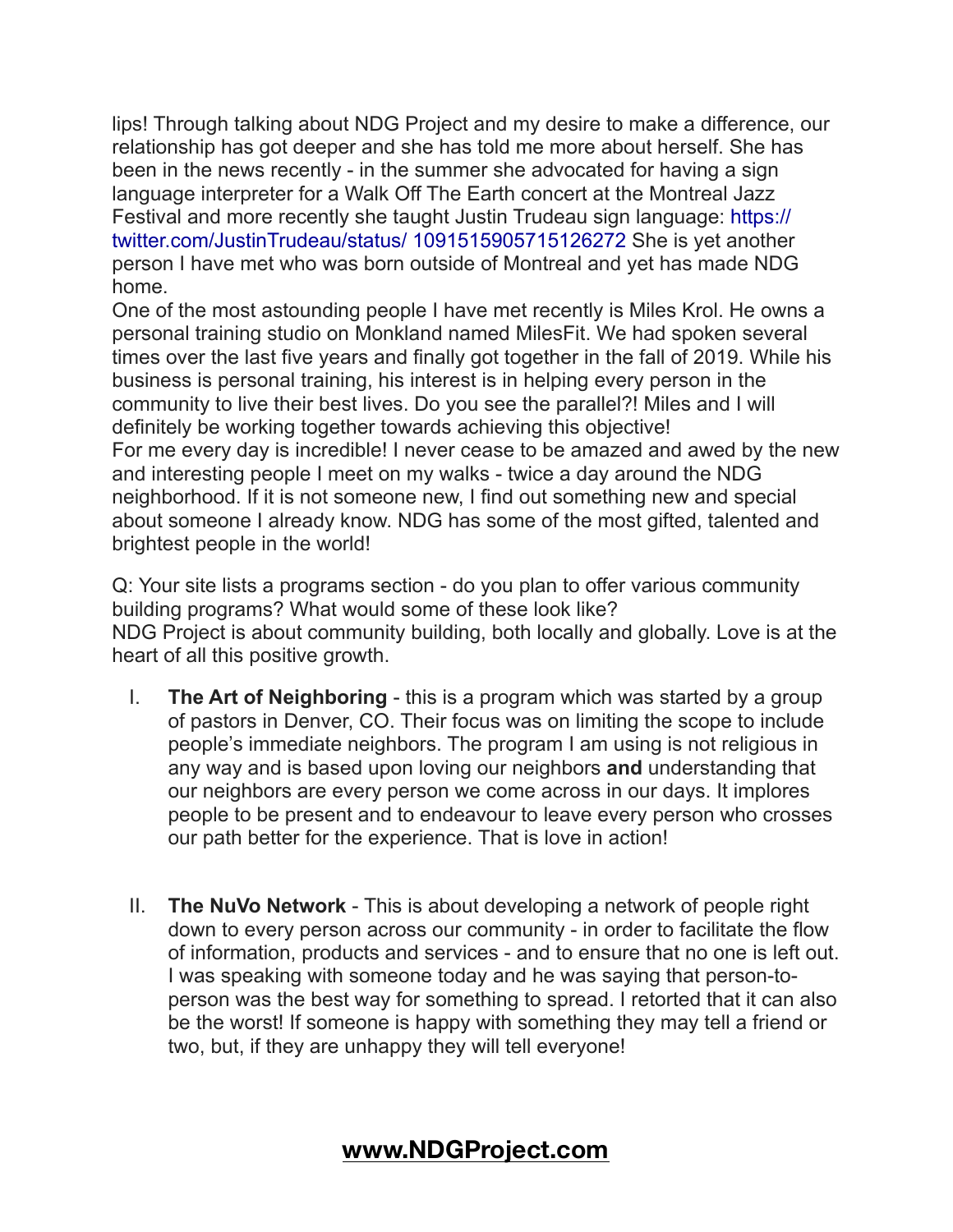## III. **Project Heaven on Earth** - I will address this below.

Q: Have you held any meetings or other events?

My vision for this is that it grows as a ground-swell - sort of like in Pay It Forward. I am not really good at social media, but am already seeing its power. I started a Twitter page for NDG Project on January 17th and by the 20th already had 2 people in the Montreal media business following my page - they live in NDG. Personally I am not comfortable in big groups - I like smaller, intimate get togethers. With that said, I am not closed to anything. I will do what it takes to help to get the word out and to get people in the community growing in the right direction.

Q: How many people are part of the movement approximately? How do people want to get involved and what is their initial reaction?

No more than 1000 at this point, but, the numbers are growing daily. The main way they get involved is by sharing the website - so that others may educate themselves and get on board. Again, the vast majority who I hear from think this is a wonderful idea. I have only had one negative comment. A lady read one of my cards and said; 'Love your neighbors? Who is going to feed them?' My answer to her was; 'Someone who **loves** them!'

Q: What is Project Heaven on Earth? How does that fit into the larger NDG Project?

Project Heaven on Earth is an initiative started by a friend and associate, Martin Rutte - one of many authors of the series 'Chicken Soup for the Soul.' It is about helping people to reconnect with their dreams and to set out on a path towards realization. My belief is that if I am truly going to transform NDG into the greatest community in the world, it is not sufficient to get every community member above the poverty line - I have to be helping them towards living the life of their dreams. This is something personal and different for every person. I have led a very rich life - I have always been someone who dreams BIG - and in most cases I have accomplished and/or overshot my dreams. With this element of the project, my goal is to help every person to allow themselves to dream, to plot out a course towards their dreams and then to set off accomplishing them. One of my favorite shows on TV in recent years was The Biggest Loser - where morbidly obese people lost half and more of their body weight in a year or less. The transformation you saw in these people was amazing! They got their lives back. It wasn't just about losing the weight - it was about finding themselves - and opening up an entire host of new doors to walk through.

Q: Do you know of any neighborhoods offering similar programs? To my knowledge this is the first of its kind. It will not be the last as once I/we

## **[www.NDGProject.com](http://www.NDGProject.com)**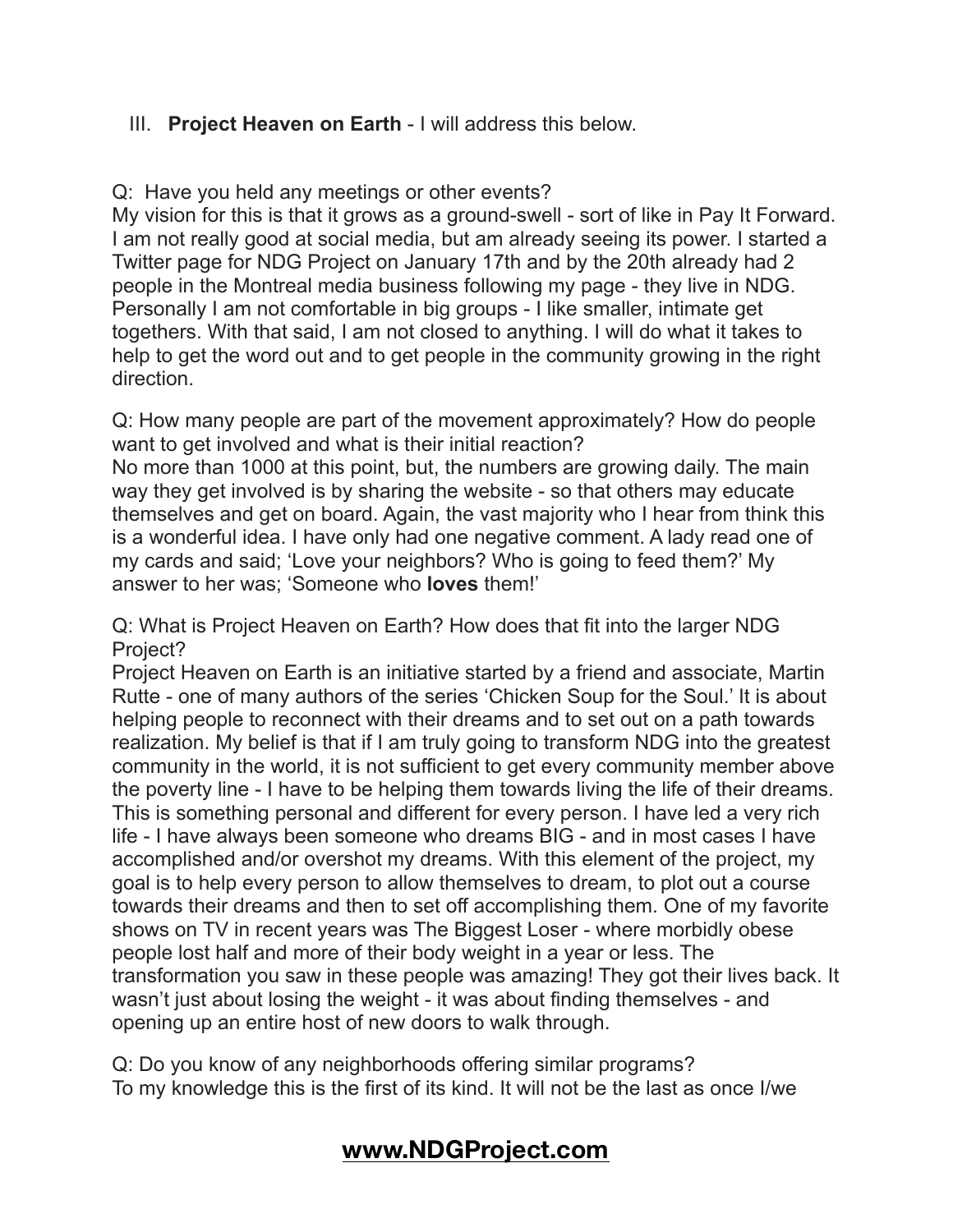have 'canned' the process for transformation of a community we will help other like-minded people (those who are **being** love) across Montreal, across Quebec, across Canada and across the world to do likewise, thereby changing the world!

## *'The people who are crazy enough to think they can change the world are the ones who do'* - Steve Jobs

#### Any additional comments?

There is just one point I want to clear up. As related to developing roots which extend all the way down to every community member, I do foresee many events originating from NDG Projects efforts. These include Block Parties like this one by Fiona Keats: https:// www.youtube.com/watch?v=wEaYexCwcxE as well as a host of other events similar to NDG Arts Walk or Porchfest or Shakespeare in the Parl. As culture-rich as we already are, we will be much moreso. The community will be much more organized on a block-to-block basis and as such, this will facilitate the development of new and regular events.

In the two really big projects I developed (NuVo and G3 Golf), a very important component to my strategy was what I called 'controlled network marketing.' It was highlighting a person in a specifically defined market and then giving them all the tools to 'sell' every aspect of our business - transforming them into professionals in the specific area. With NDG Project, the defined market is a block and the 'product' is love (for our neighbors). So, my process in the next days, weeks and months is to identify people who are inspired by my message (all across the neighborhood) and to get them passing on this love to their local community. As to the form I envision, I think that may change with time. I'd love to be able to get Emploi Quebec and/or Ville de Montreal to buy into my project and to open up positions for community workers in gardening, cleanup, assistance for seniors and the disabled etc... As the project grows, so will my leverage.

Recently the Canadian Labour Minister along with Justin Trudeau shared that there will be a time in the (not too distant) future where every Canadian will receive what they called a Basic Minimum Income. One of the elements of NDG Project is to somehow find a way to get every person in NDG (as a start) above the poverty line. I really like the U.S. Democratic candidate Andrew Yang's approach, where every citizen over the age of 18 will receive \$900/mth. What I am suggesting to all levels of government is that we try this program on NDG for starters. As I mentioned in my answers on the doc I sent you, to my knowledge there is no other program like this currently in the world. As such I am taking a three-pronged approach to marketing this.